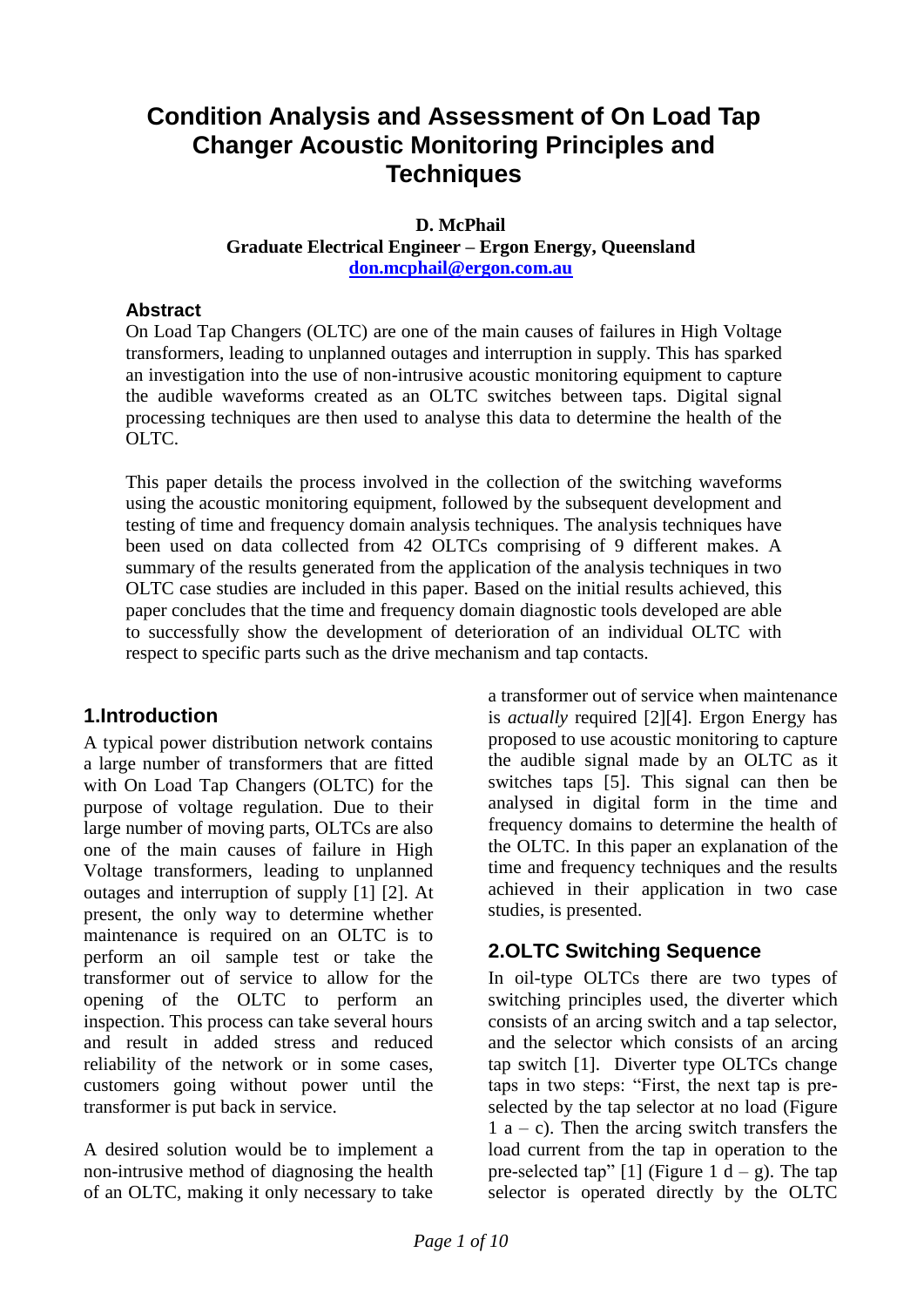drive mechanism, whereas the arcing switch is operated by a stored energy spring.



<span id="page-1-0"></span>**Figure 1 - Switching of a Diverter Type OLTC [\[1\]](#page-9-0)**

Alternatively, the Selector type OLTCs carry out the tap change in only one step [\[1\].](#page-9-0) As the main contact leaves the tap, the load current passes through the impedance of the switching contact as the switch continues to turn [\(Figure](#page-1-1)   $2 a - c$  $2 a - c$ ). At the point where the first switching contact breaks away from the starting tap, the main contact connects to the new tap and the entire load current again passes through only the main contact [\(Figure 2](#page-1-1) d – e).



<span id="page-1-1"></span>**Figure 2 - Switching of a Selector type OLT[C \[1\]](#page-9-0)**

### **3.Acoustic Data Collection**

The acoustic waveform created as an OLTC performs a tap change is captured using a commercially-available portable data acquisition system [\[5\]](#page-9-3) [\[6\].](#page-9-4) The instrumentation used consists of a portable data logging device, a clip-on current coil and a piezoelectric accelerometer that attaches to the steel OLTC tanks by a magnetic clamp. The equipment is arranged as shown in [Figure](#page-1-2)  [3](#page-1-2) whereby the clip-on coil is used to continually monitor the motor drive current. Upon the occurrence of a tap-change, the current coil triggers the data acquisition device to begin sampling the vibrations created by the OLTC tank at a rate of 50 000 samples per second.



<span id="page-1-2"></span>**Figure 3 - Configuration of Data Acquisition System**

When an OLTC is in service, the tap range that can be monitored is limited to the voltage sensitivity of the network. Generally between 2 to 4 tap changes can be made in the forward and reverse directions. Although not ideal, an OLTC is usually connected to a contact of high use when in service and therefore will show the largest amount of wear in the tap changes available for monitoring [\[5\].](#page-9-3)

To date, the described data acquisition method has successfully been used to collect tap change data from 42 OLTCs of a variety of ages, under a variety of load conditions and of the following makes:

- ABB UZFRT and UZFDT
- AEI 3S21
- AGE LSA3
- ASEA
- ATL AT317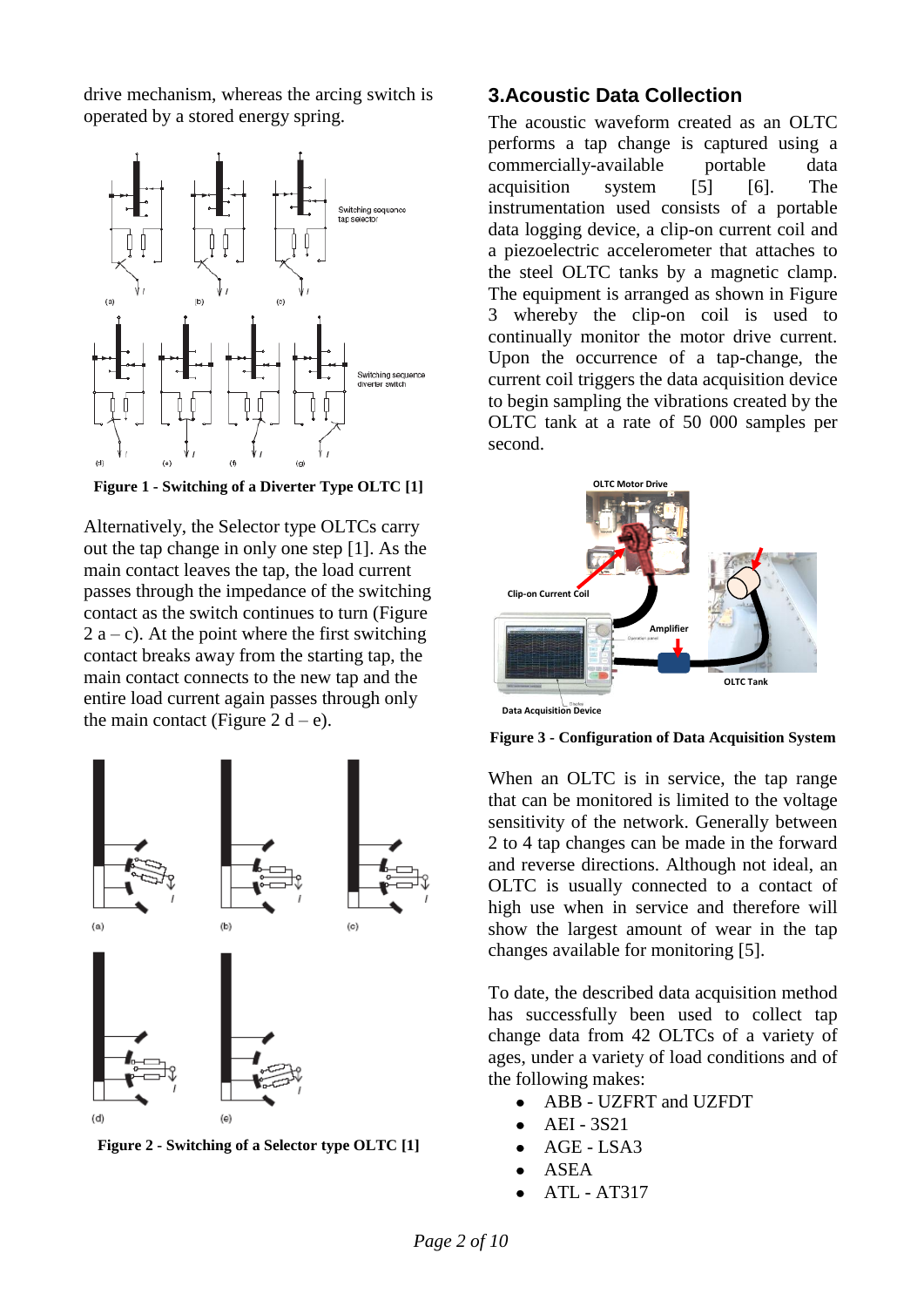- ATL FULLER F317
- EE 145AFP  $\bullet$
- Ferranti ES3
- Reinhausen CIII, DIII, MIII, VIII and HIII.

# **4.Waveform Analysis Techniques**

In order to develop effective means of OLTC diagnosis, analysis tools have been developed using Fourier, Wigner-Ville and Wavelet analysis ideologies. Three such methods, the *Quantitative Curve, Wigner-Ville Spectrum* and *Denoised Waveform Analysis* are discussed in what follows. Analytical techniques have been developed using a large variety of functionality from *The Mathworks Matlab* software and a number of its toolboxes [\[7\].](#page-9-5) Through comparing the numerical and visual trends in the analysis results of similar and dissimilar type OLTCs, before and after maintenance, a number of predictions can be made about the condition of an OLTCs contacts and drive mechanism.

### **4.1.Quantitative Curve**

The idea behind the *Quantitative Curve* technique is that as contacts wear, the sound made as the copper contacts connect becomes less "soft" and more "sharp", causing an increase in higher frequency content in the waveforms. In addition, as carbon deposits on the contacts build up, it coats the contacts and creates a "duller" sound, causing the mid frequency band to increase in content. Finally, as the drive mechanism begins to breakdown and become worn, there will be an increase in the low frequency content of the waveform.

Quantitative curves are created using a 3 step process. The first step involves performing low pass filtering of the raw waveform at a number of pre-determined frequencies between 3000 and 50Hz. The upper frequency of 3000Hz is selected as the magnitude of the frequency content falls and remains below -30dB of the 0Hz amplitude and is determined to be noise. Next, the raw waveform is Moving Average (MA) filtered at an order of one fiftieth of the raw waveform"s sampling frequency  $(f_s)$  as this will decrease the random noise to only 3% of the defining signal. The final step is to calculate the difference between the raw and low-pass filtered waveform magnitudes with the MA waveform magnitudes and averaged to a single data point. The resultant values are then plotted as shown in [Figure 4](#page-2-0) below.



<span id="page-2-0"></span>**Figure 4 - Quantitative Curves of four Ferranti ES3 OLTCs**

As mentioned earlier, it has been found that there exist three frequency regions that experience a change in content from the breakdown of an OLTC contacts or drive mechanism. Using [Figure 4](#page-2-0) as an example, it can be observed that the OLTC with the more worn drive mechanism has a greater increase in content in the 50 to 500Hz region. Next it can be seen that the OLTCs requiring an oil change and their contacts to be cleaned have a significant increase in content in the 500 to 1500Hz region due to carbon deposits. Finally, by observing the 1500Hz to 2500Hz region it can be seen the OLTC with contact wear shows an increase in content in this region. It is also important to draw attention to the 2500Hz onwards region of the quantitative curve. The fact that this line remains flat until  $f<sub>s</sub>/2$ , confirms the previous statement that only minuet "noise" data exists in frequency above 3000Hz.

### **4.2.Wigner-Ville Spectrum Analysis**

The Smoothed Pseudo Wigner-Ville Spectrum (SPWVS) is often used for time-frequency characterizations of signals. Unlike a Fourier Spectrum of a waveform which tells us nothing about the evolution in time domain of the frequency content, the SPWVS provides almost perfect localisation of a signal in the time-frequency plane [\[8\].](#page-9-6) [Figure 5](#page-3-0) below shows the SPWVS of a healthy Reinhausen VIII type OLTC. In this plot it can be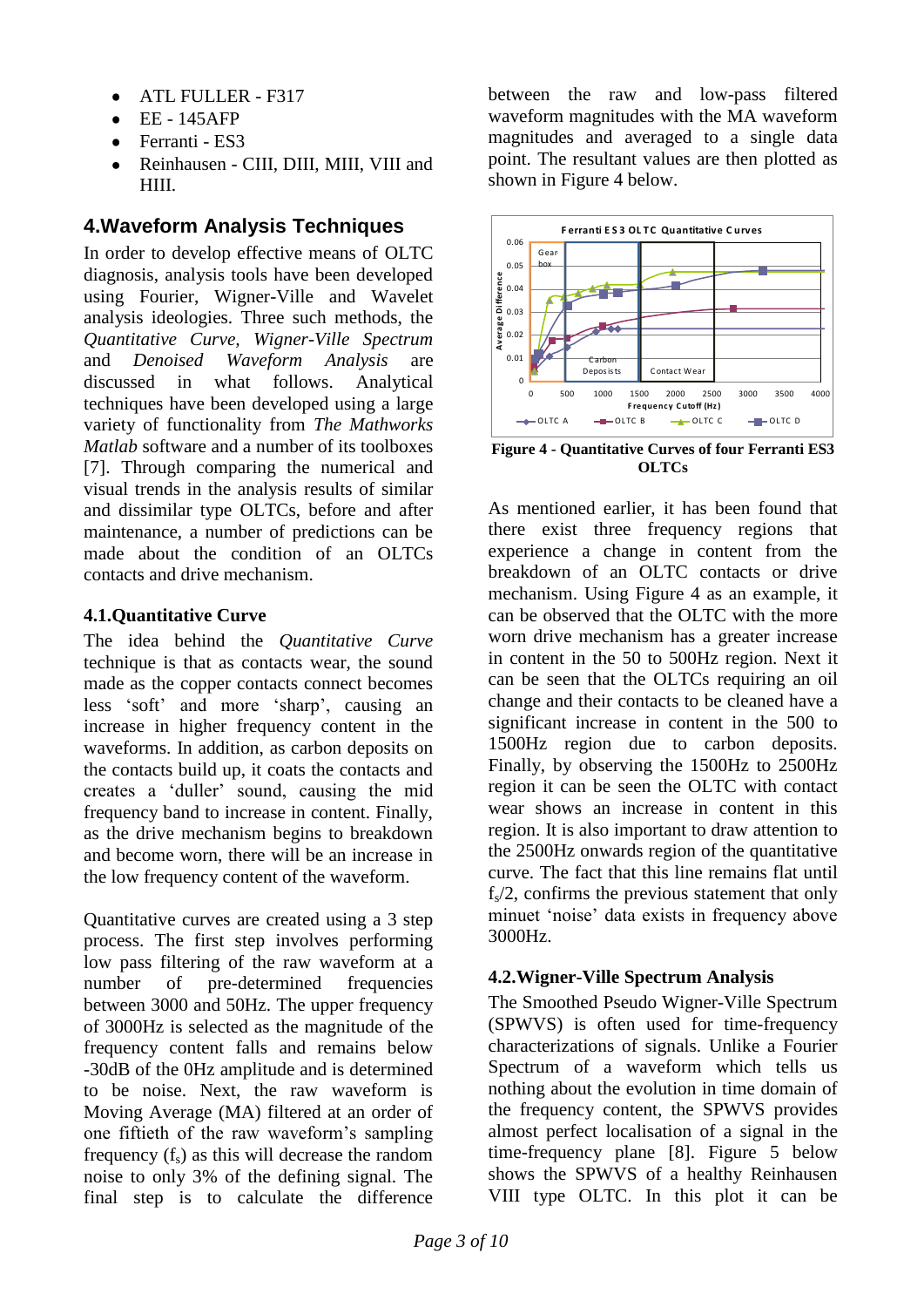observed there is a large increase in energy across all frequencies at the moment the tap change takes place, 4.2 to 4.5 seconds, and at the starting and stopping of the motor.



<span id="page-3-0"></span>**Figure 5 - SPWVS of healthy Reinhausen VIII type OLTC**

Now comparing the SPWVS of an unhealthy Reinhausen VIII type OLTC, [Figure 6](#page-3-1) below, it can be observed that anomalies are present between 2.5 to 3.5 seconds of the unhealthy OLTC plot. This anomaly occurs during the pre-tap change phase of the switching sequence and signifies mechanical breakdown of either the spring charging process or slippage on the drive shaft, both of which are events that can lead to catastrophic failure if not rectified.



<span id="page-3-1"></span>**type OLTC**

#### **4.3.Denoised Waveform Analysis**

The Discrete Wavelet Transform (DWT) decomposes a signal into a set of frequency bands by projecting the signal onto an element of a wavelet, allowing for effective de-noising of waveforms. For the analysis of OLTC acoustic switching waveforms, the b-splines biorthogonal wavelet with a reconstruction and decomposition wavelet of order 3 is used as it meets the requirements necessary to allow for a speedy yet accurate decomposition of the acoustic waveforms with no distortion.

The denoised waveform is created by incorporating information from each of the decomposition waveforms at threshold levels determined by [Equation 1,](#page-3-2) shown below:

*Threshold* = 
$$
\sqrt{k \frac{1}{N-1} \sum_{i=1}^{N} (Dc_i - \overline{Dc})^2}
$$
**Equation 1 [9]**

<span id="page-3-2"></span>where 
$$
k =
$$
 the *crest factor*  
=  $\frac{peak - value}{RMS - value}$ 

The subsequent result is a waveform that incorporates only significant data from raw waveform, across all frequencies. As an example, [Figure 7](#page-3-3) below shows a healthy Reinhausen VIII type OLTC"s raw waveform and [Figure 8](#page-4-0) below shows the subsequent denoised waveform.



<span id="page-3-3"></span>**Figure 7 - Raw Reinhausen VIII OLTC Acoustic Waveform**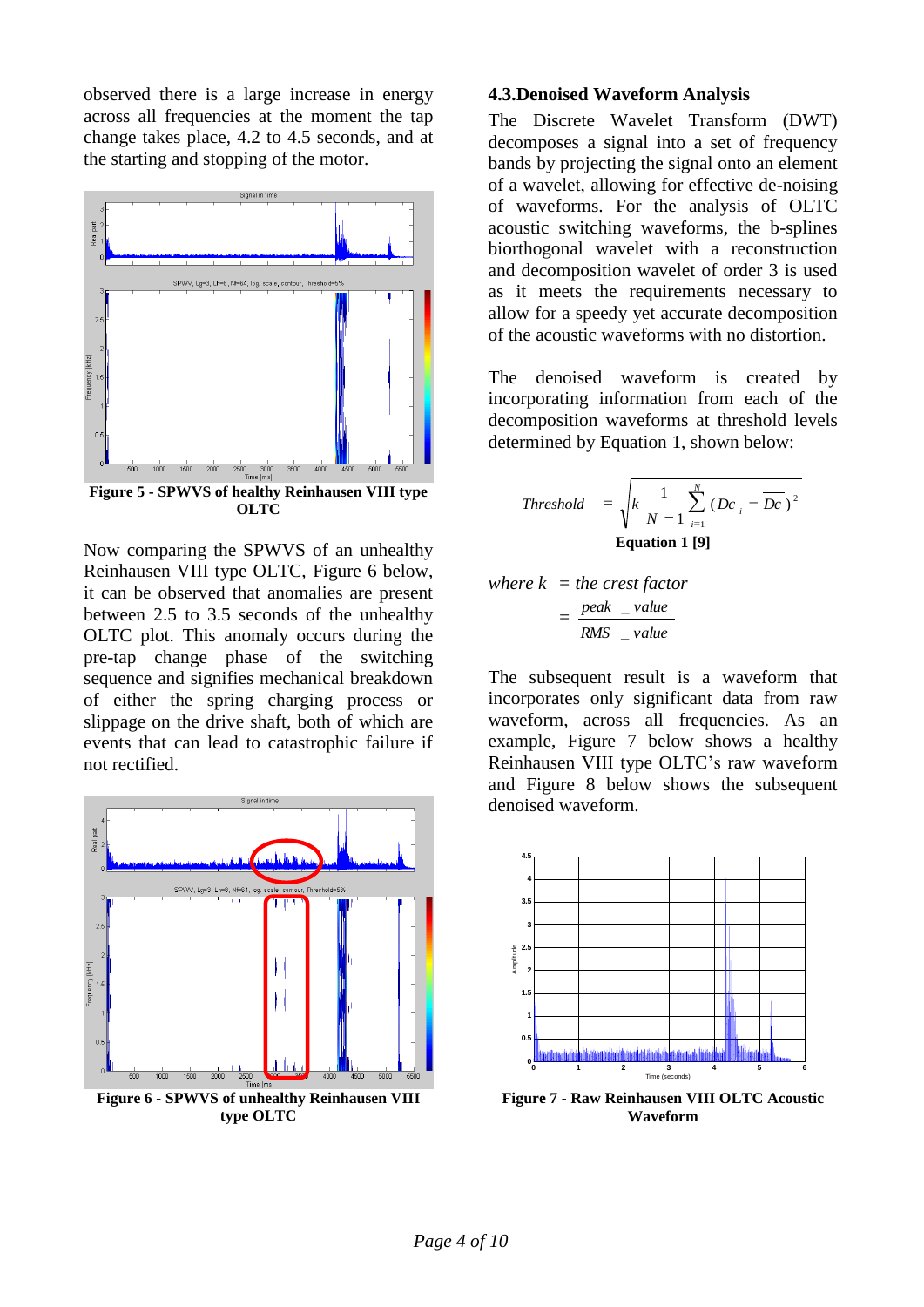

<span id="page-4-0"></span>**Figure 8 - Wavelet Denoised Reinhausen VIII OLTC Acoustic Waveform**

Inspection of denoised waveforms allows for two types of diagnosis to be made. The first is to identify the occurrence of anomalies in the waveform and link to the OLTCs switching sequence to determine the deterioration of a part or process, similar to what is done with SPWVS. [Figure 9](#page-4-1) below shows the denoised waveform of the Reinhausen VIII type OLTC shown in [Figure 8](#page-4-0) earlier. Again the abnormal sharp spikes occurring between 2.5 to 3.5 seconds can be observed, signifying either breakdown of the spring charging process or drive shaft slippage.



<span id="page-4-1"></span>**Figure 9 - Wavelet Denoised Unhealthy Reinhausen VIII OLTC Waveform**

The second type diagnosis involves zooming in on time period where the actual tap change is made and identifying significant changes in the timing. In [Figure 9](#page-4-1) it can be seen that the tap change takes place between 4 to 4.5 seconds. Zooming in on this time period, shown in [Figure 10](#page-4-2) below, 5 time periods can be observed which aligns with the 5 steps in the tap change sequence, shown in [Figure 11.](#page-4-3)



<span id="page-4-2"></span>**Figure 10 - Waveform form [Figure 9](#page-4-1) Zoomed in on Tap Change (4.2 to 4.5 seconds)**



<span id="page-4-3"></span>**Figure 11 - Tap Change Sequence of Reinhausen VIII type OLTC [\[10\]](#page-9-8)**

Issues such as severe contact wear and the occurrence of components sticking, will cause the timing of the tap change sequence to alter and can lead to catastrophic failure if not rectified.

### **5.Case Studies**

In order to further verify the analytical capabilities of the developed OLTC diagnostic techniques, two case studies are presented in what follows. These studies were completed on two different makes of field based OLTCs that were due for maintenance. In both cases, data was collected before and after maintenance, in and out of service.

#### **5.1.ATL AT317**

The ATL AT317 OLTC studied was connected to a 15MVA, 66/11kV transformer. At time of data collection, the OLTC was 23 years old and underwent a mid-life overhaul. As per manufacturer's recommendations, the following maintenance work was carried out: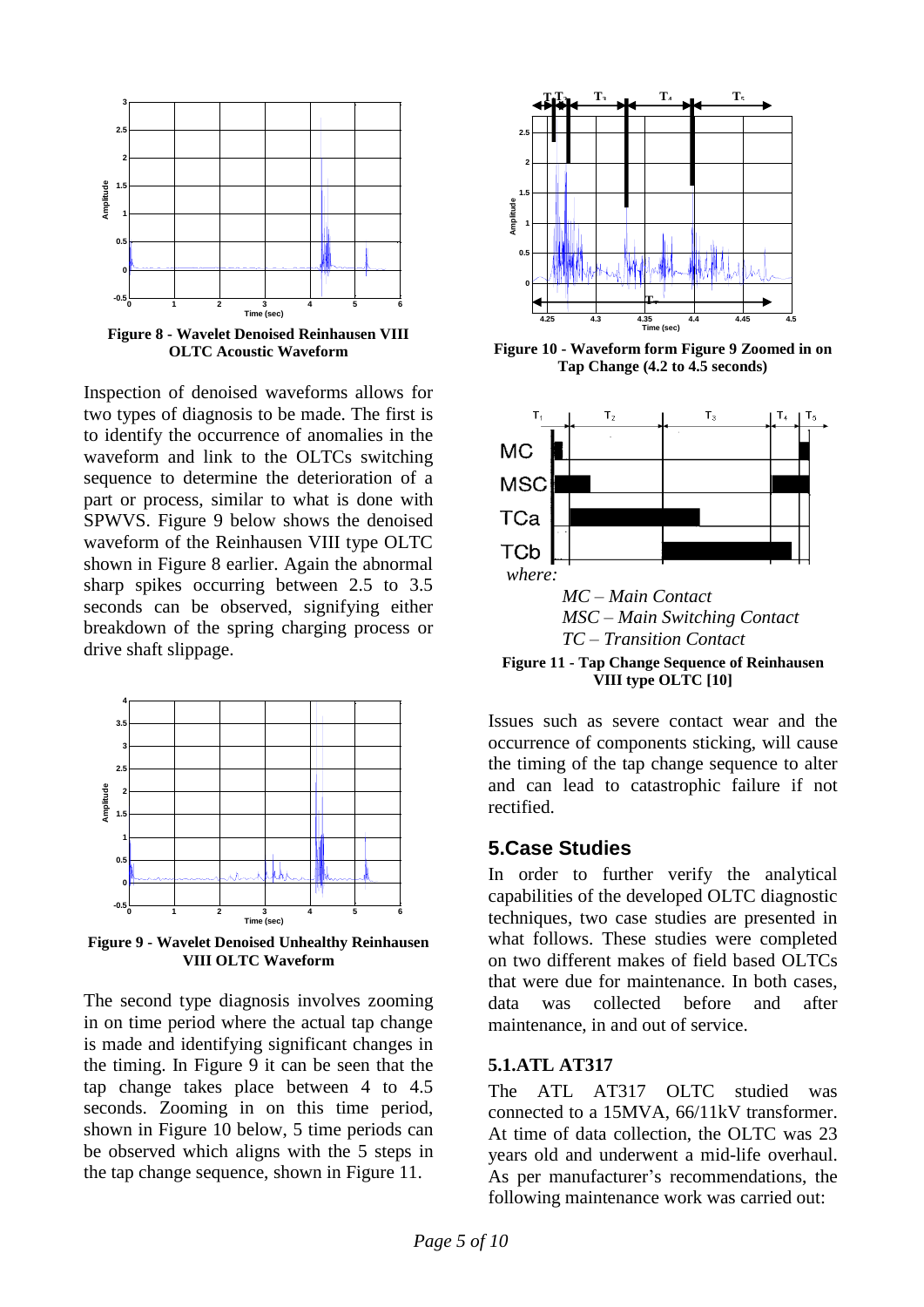- Oil replaced and minor leaks repaired  $\bullet$
- Gasket replaced
- All internal parts cleaned
- Moving scissor and fixed contact assemblies changed to ratchet contacts
- 3 main moving contact assemblies changed.

In addition the following was observed:

- Minor flat spots on roller contacts of moving scissor contact assemblies
- Minor flat spots on fixed contacts.
- Oil insulating resistance  $\omega$  500V =  $>200M\Omega$
- All moving parts found to be in good working order

[Figure 12](#page-5-0) below shows a comparison of the quantitative curves for the change between taps 5 to 6, before and after maintenance.



<span id="page-5-0"></span>**Figure 12 - Quantitative Curve results for change from tap 5 to 6**

As expected, there is a significant reduction in the slope of the curve in the 0 to 500Hz range after maintenance due to the replacement of contacts assemblies and the cleaning of all moving parts. In the 500 to 1500Hz range there is little decrease in slope as although the oil was replaced, its insulating properties were still well above the required level. Finally in the 1500 to 2500Hz range, there is again little improvement in slope. This reflects the observations made that the contacts replaced had only minor flat spot wear and had the assembly not been changed, the contacts could have remained in place.

The SPWVS, before and after maintenance, for the change from tap 8 to 7 are shown in [Figure 13](#page-5-1) and [Figure 14](#page-5-2) respectively. Comparing the two, it is obvious that no significant anomaly occurs in the switching sequence of the OLTC pre-maintenance. This finding is expected given that all moving parts were found to be in good working order.



<span id="page-5-1"></span>**Figure 13 – Pre-maintenance SPWVS for change from tap 8 to 7**



<span id="page-5-2"></span>**from tap 8 to 7**

Inspecting the entire switching sequence of the denoised waveform of the premaintenance switching sequence [\(Figure 15\)](#page-6-0) and comparing to the post-maintenance waveform [\(Figure 16\)](#page-6-1), the observations made with the SPWVS are again confirmed as no anomalies are found to be present. It is obvious however, that the actual tap change takes place between 0.5 to 1.5 seconds in the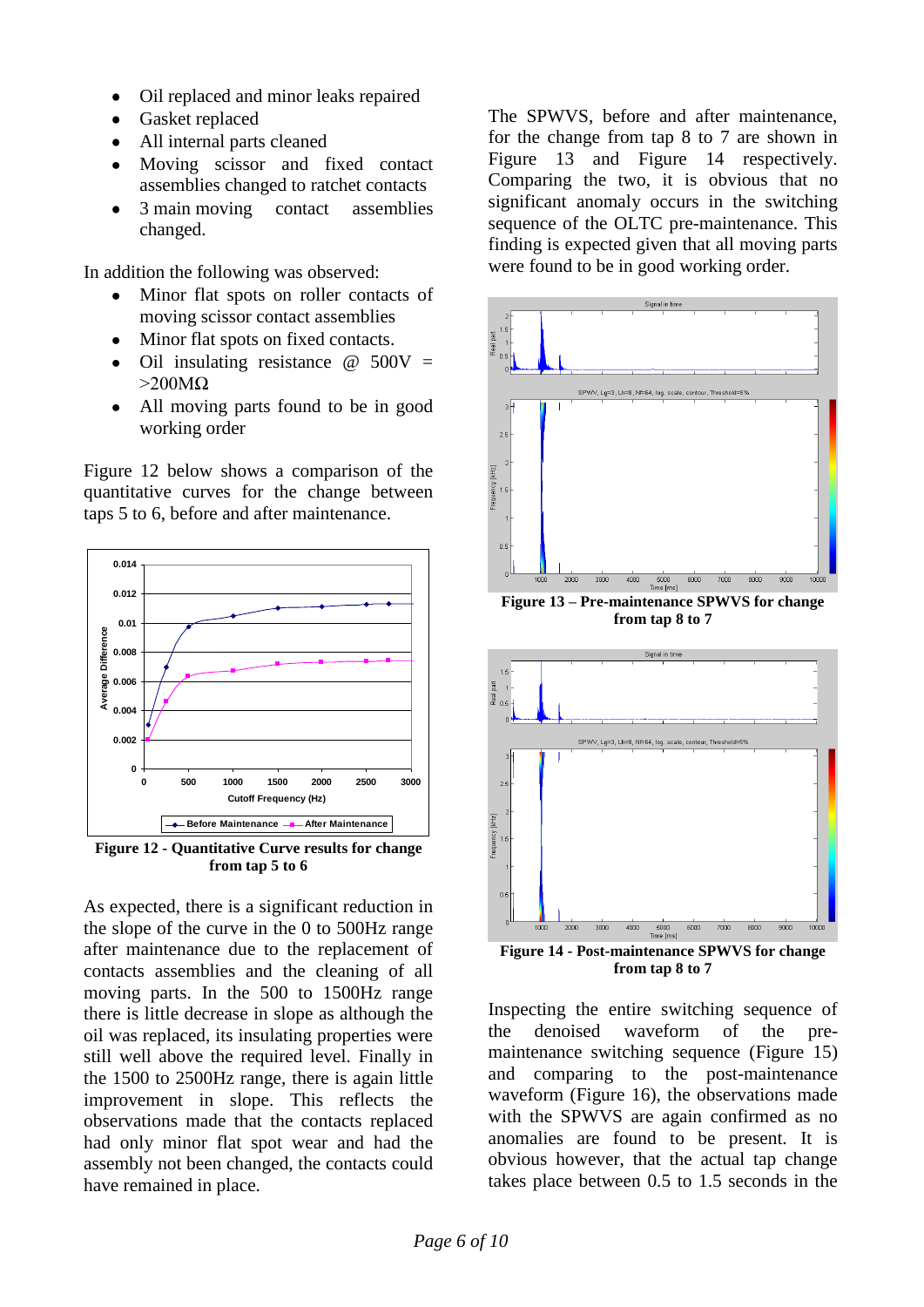waveform. [Figure 17](#page-6-2) and [Figure](#page-6-3) 18 below show the denoised waveforms zoomed in on this time period and time intervals to compare to the manufacturer"s tap change sequence diagram in [Figure 19](#page-6-4) below.



<span id="page-6-0"></span>**Figure 15 - Pre-maintenance Denoised Waveform for change from tap 8 to 7**



<span id="page-6-1"></span>**Figure 16 - Post-maintenance Denoised Waveform for change from tap 8 to 7**



<span id="page-6-2"></span>**Figure 17 – OLTC Waveform from [Figure 15](#page-6-0) Zoomed in on Tap Change**



<span id="page-6-3"></span>**Figure 18 - OLTC Waveform fro[m Figure 16](#page-6-1) Zoomed in on Tap Change**



<span id="page-6-4"></span>**Figure 19 - ATL AT317 Tap Change Sequence [\[11\]](#page-9-9)**

Due to contact flat spots from uneven wear, in the pre-maintenance waveform  $T_2$  is longer as a result of build up in tension of the spring resulting in a short  $T_3$ . Friction due to uneven wear also causes  $T_5$  to be prolonged. During maintenance the contacts were replaced, resulting in the after maintenance results showing a reduction in the total switching time. A reduction in amplitude can also be seen post-maintenance due to the replacement of the assemblies.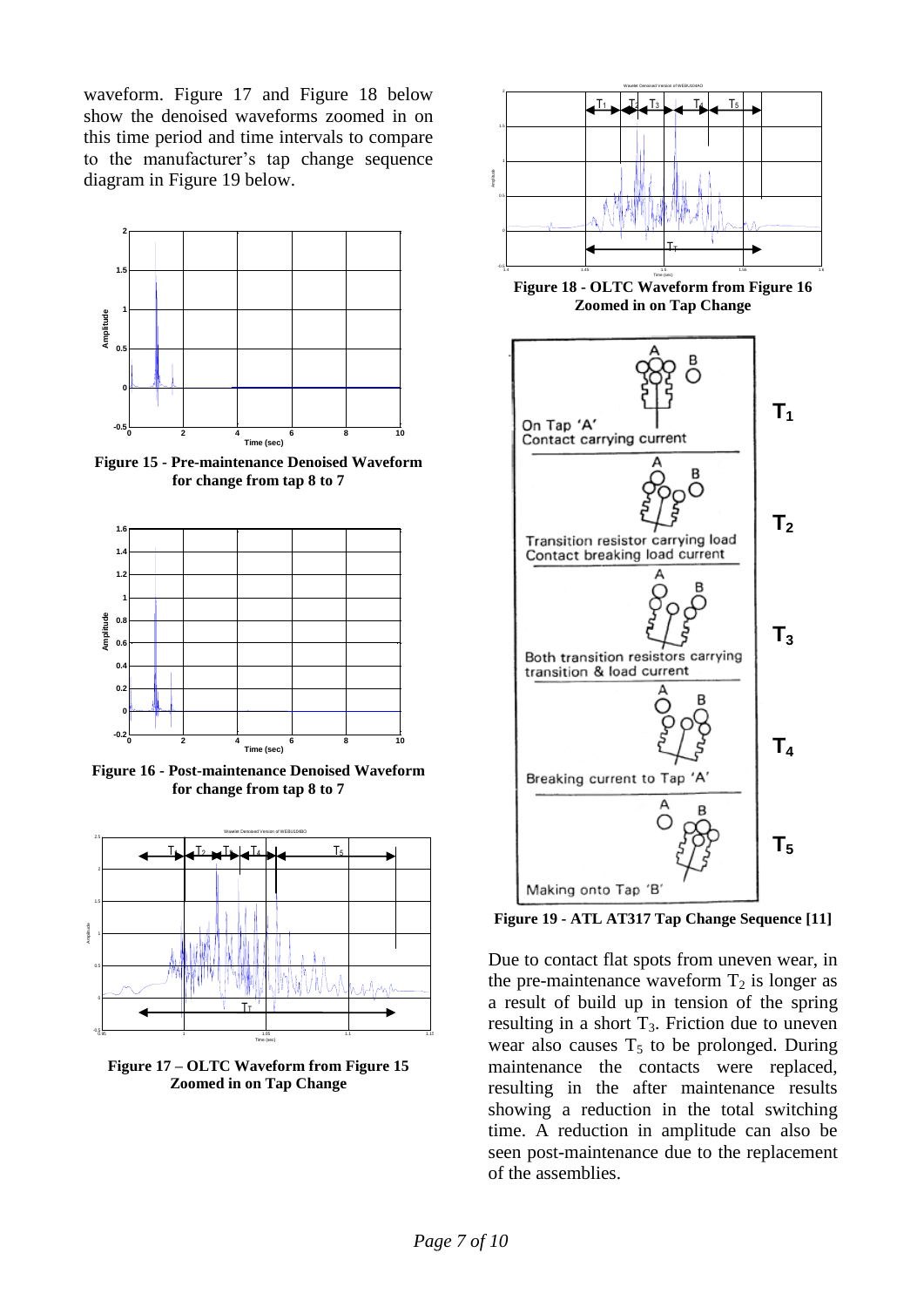#### **5.2.Reinhausen HIII 400D**

The Reinhausen HIII 400D OLTC studied was connected to a 36MVA, 132/66kV transformer. At the time of data collection, the OLTC was 9 years old and underwent routine maintenance which included:

- Oil replaced and minor leaks repaired
- Gasket replaced
- All internal parts cleaned
- Motor drive shaft seal changed

In addition the following was observed:

- Contacts have experienced 25% of acceptable level of wear
- Oil insulating resistance  $\omega$  500V =  $>200M\Omega$
- All moving parts found to be in good working order

[Figure 20](#page-7-0) below shows a comparison of the quantitative curves for the change between taps 7 to 8, before and after maintenance.



<span id="page-7-0"></span>**Figure 20 - Quantitative Curve Results for change from tap 7 to 8**

Comparing the quantitative curves before and after maintenance, it can be observed that the 0 to 500Hz frequency range has a minor decrease of value as a result of the internal parts found to be in good working order and only requiring cleaning. Although the oil was replaced, there is only a small improvement in the slope of the curve in the 500 to 1500Hz region as the insulating property of the old oil was well above required level. Finally the 1500 to 2500Hz has no change in slope as the contacts weren"t replaced.

The SPWVS, before and after maintenance, for the change from tap 8 to 7 are shown in [Figure 21](#page-7-1) and [Figure 22](#page-7-2) respectively. Comparing the two, it is again observed that no significant anomaly occurs in the switching sequence of the OLTC pre-maintenance. This finding is expected given that all moving parts were found to be in good working order.



<span id="page-7-1"></span>**Figure 21 - Pre-maintenance SPWVS of change from tap 8 to 7**



<span id="page-7-2"></span>**Figure 22 - Post maintenance change from tap 8 to 7**

Comparison of the entire switching sequence of the denoised waveform of the premaintenance switching sequence [\(Figure 23\)](#page-8-0) with that of the post-maintenance waveform [\(Figure 24\)](#page-8-1), again shows no anomalies, confirming the observations of the SPWVS. In this type of OLTC, the actual tap change takes place between 3.5 to 4.2 seconds in the waveform. [Figure 25](#page-8-2) and [Figure 26](#page-8-3) below show the denoised waveforms zoomed in on this time period and time intervals to compare to the manufacturer"s tap change sequence diagram in [Figure 27](#page-8-4) below.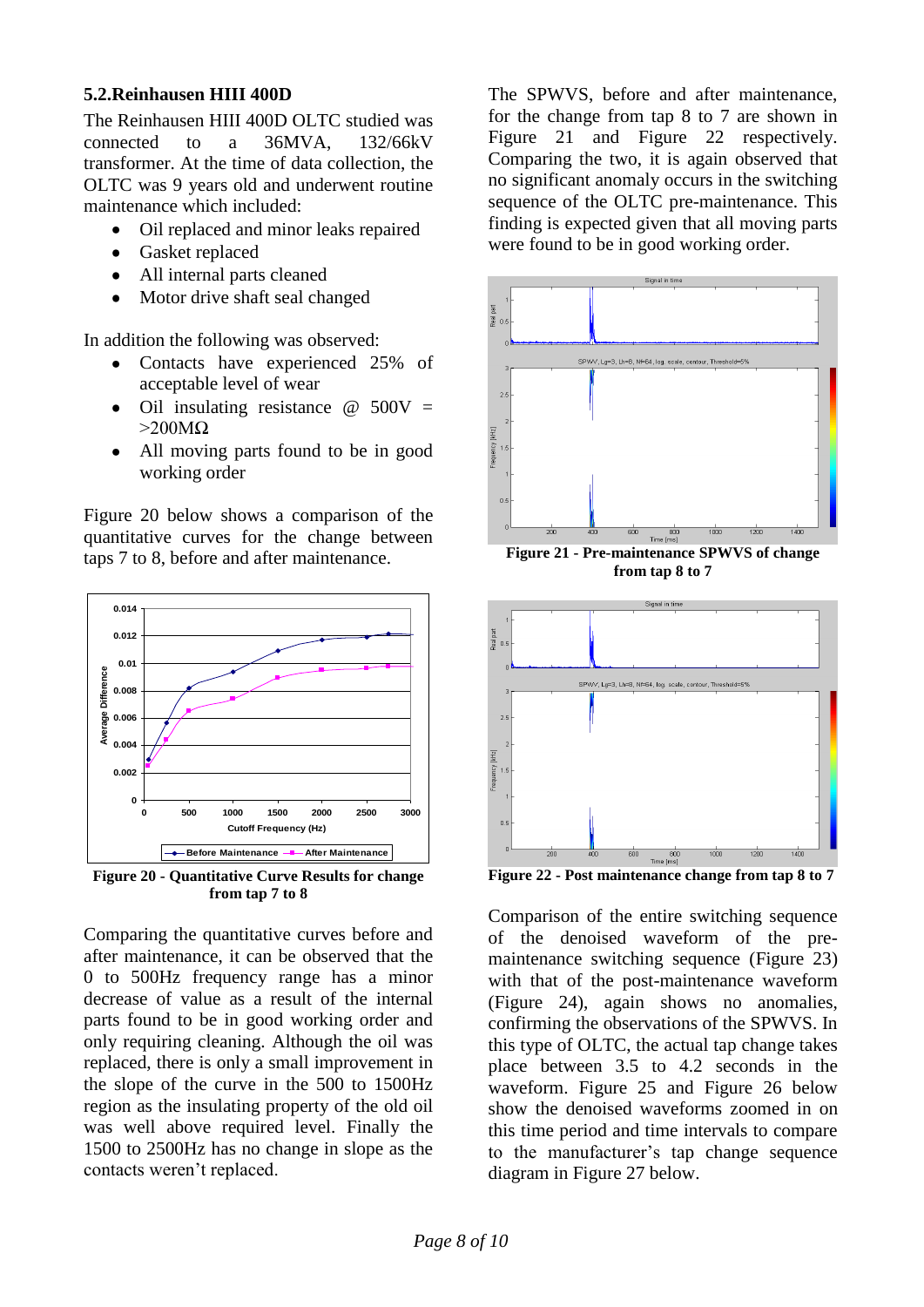

<span id="page-8-0"></span>**Figure 23 - Pre-maintenance Denoised Waveform for change from tap 8 to 7**



<span id="page-8-1"></span>**Figure 24 - Post-maintenance Denoised Waveform for change from tap 8 to 7**



<span id="page-8-2"></span>**Figure 25 - OLTC Waveform from [Figure 23](#page-8-0) Zoomed in on Tap Change**



<span id="page-8-3"></span>**Figure 26 – OLTC Waveform from [Figure 24](#page-8-1) Zoomed in on Tap Change**



main switching contacts  $a_1, b_1$ transition contacts transition resistors  $\mathsf{R}$ 

#### <span id="page-8-4"></span>**Figure 27 - Tap Change Sequence of Reinhausen H type OLTC [\[12\]](#page-9-10)**

Due to the maintenance of the mechanical parts consisting of nothing more then cleaning, comparison of the pre and postmaintenance denoised waveforms as expected showed no change in the duration of the time segments in the tap change sequence.

### **6.Conclusions**

Non-intrusive diagnosis of OLTCs using acoustic monitoring still remains a difficult task as there are a number of makes and designs of OLTC, each of which contain numerous parts susceptible to wear and deterioration. The data acquisition system data collection process presented in this paper is effective, easy to use and safe to apply to the 9 makes of in service OLTCs tested. This has